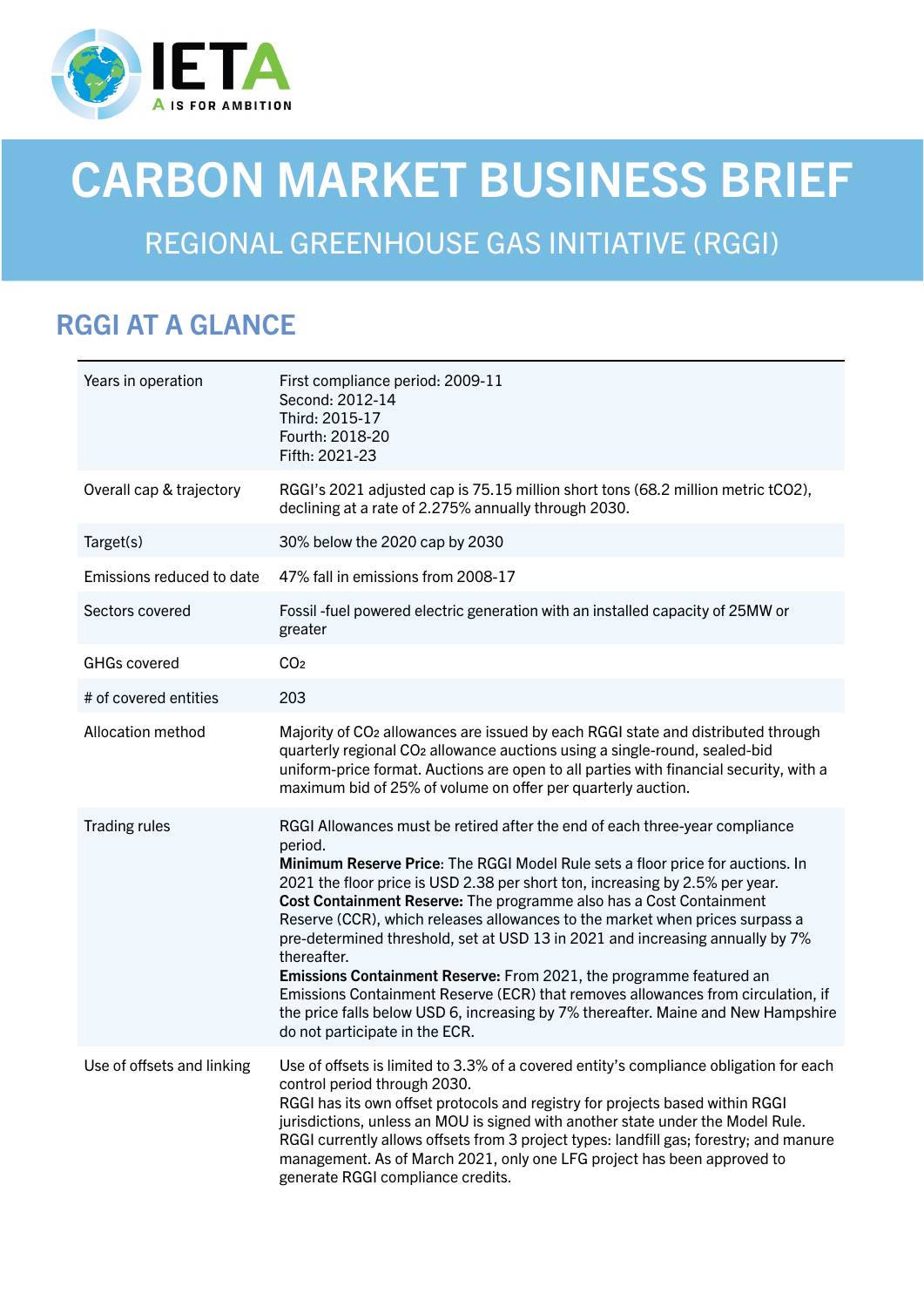| Other features                  | Allowances can be banked for later use without restrictions. RGGI includes interim<br>adjustments to the cap to account for banked CO2 allowances. The 2012 Program<br>Review established two cap adjustments to account for privately held allowances, a<br>third bank adjustment is established in the 2017 revised Model Rule over a five-year<br>period (2021-25). |
|---------------------------------|------------------------------------------------------------------------------------------------------------------------------------------------------------------------------------------------------------------------------------------------------------------------------------------------------------------------------------------------------------------------|
| Penalties for<br>non-compliance | Penalties for non-compliance are set by each state. In the case of excess emissions,<br>compliance allowances for three times the amount of excess emissions have to be<br>surrendered in future periods.                                                                                                                                                              |
| Use of revenues                 | State-specific, but major categories of, programmes include: energy efficiency,<br>renewable energy, greenhouse gas abatement, and direct bill assistance.                                                                                                                                                                                                             |

#### MAJOR DEVELOPMENTS

Since release of RGGI's 2017 Model Rule, covering post-2020 tighter caps and system adjustments, all Member states have now adopted necessary regulation changes that came into effect on 1 January 2021.

Between 2021 and 2030, the RGGI cap will reduce regional power sector emissions by 30% compared to 2020 emissions cap. The RGGI bank adjustment will reduce allowances by 95,451,650 cumulatively between 2021-25, for an annual reduction of 19.09 million allowances.

The RGGI emissions containment reserve (ECR), a notable mechanism that started operating in 2021, represents an automatic adjustment mechanism to adjust the cap downward in response to lower-than-expected costs. If the RGGI price falls below \$6.00 in 2021, allowances will be removed from market circulation. Both ECR and CCR mechanisms, broadly supported by governments and market stakeholders, are poised to contribute to what continues to be a robust market while assisting RGGI states in achieving strong reduction targets.

RGGI has recently also welcomed the return of New Jersey in 2020 (which first exited in 2011) and new participation of Virginia in January 2021. Eyes are now on whether Pennsylvania will participate in RGGI starting in 2022. As of April 2021, the Pennsylvania Department of Environmental Protection has outlined proposed changes to its draft final RGGI cap and trade regulation which it aims to complete by end of 2021. Should Pennsylvania join, both its participation along with Virginia would represent a more than a doubling of RGGI market size compared to 2020.

In February 2021, RGGI announced its plan and timeline for the 2021 Program Review, representing the programme's third major review since its 2009 inception. The 2021 review, expected to result in additional reductions to cap post-2030 and potential design adjustments post-2025, will see publication of a "Preliminary Program Review Schedule" in late-summer 2021.

A major parallel policy development to RGGI evolution and expansion is the Transportation and Climate Initiative Program (TCI-P). On 1 March 2021, four participating jurisdictions – Connecticut, Massachusetts, Rhode Island and Washington DC – released a Draft Model Framework for the TCI-P, a regional cap-and-trade programme to address transportation emissions. Many design elements of the TCI-P are similar, if not identical, to RGGI's power sector programme including use of a supply-constraining ECR and price-limiting CCR. Release of the draft Model Rule follows the December 2020 MOU and announcement to create the TCI-P to reduce transportation emissions by at least 26% below 2022 levels by 2032.

Shifting to the US federal level, the Biden Administration has released a \$2 trillion infrastructure plan that is now making its way through Congress. The ambitious plan contains numerous climate change measures including development of a US Clean Energy Standard (CES). If this materialises, many states and market analysts believe that a federal CES could result in dramatically "bullish" impacts across RGGI, as other states look to this regional market as a mechanism to facilitate meeting clean energy targets.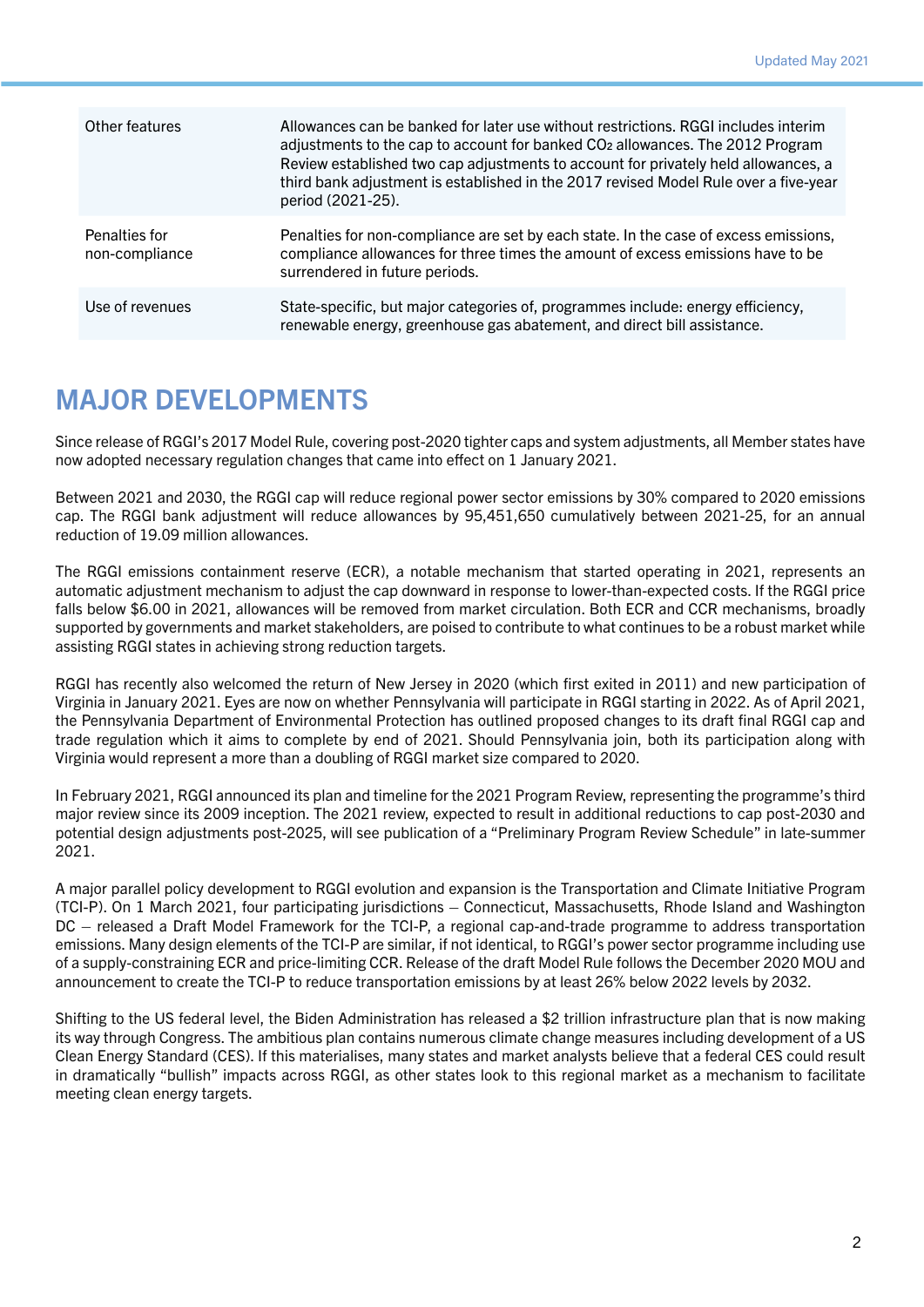## MARKET COMMENTARY



RGGI historical prices Source: ClearBlue

Pre-COVID, RGGI allowance pricing was consistent and relatively strong over the first few months in 2020, with December 2020 futures opening the year at \$5.83/ton and traded between \$5.81 and \$6.04 through the beginning of March. Amid global economic concerns relating to COVID-19 and depressed emissions covered under the programme, pricing fell sharply and to a low of \$4.40/ton on 19 March.

However, this softness did not persist and, as of April 2021 and now over a year into the pandemic, RGGI prices are in the \$7.80-8.00/t range. These prices are a notable increase since the programme's first 2021 quarterly auction (Auction #51) results were published in March, where over 23 million allowances were sold at a clearing price of \$7.60 with bids ranging from \$2.38 to \$12.86 per unit. Also noteworthy from this March 2021 auction is that CCR allowances were made available, but none were sold; and ECR allowances were available for withholding, but none withheld.

In terms of auction revenue generation, the March 2021 auction generated \$178.4 million for RGGI states to reinvest in "strategic programmes". To date, RGGI has generated nearly \$4 billion via its quarterly auctions, all of which has been reinvested into climate action and transitional support for communities, businesses and households across the RGGI participating states.

RGGI's second 2021 quarterly auction, scheduled for 2 June, will offer 22 million allowances, a 2.04% decrease from the March auction.

Prior to 2019, speculators played an arguably minimal role in the programme, but this changed in mid-2019 with these players "building up" long positions for allowances that peaked in mid-2019 before sharply declining in early 2020. However, in late 2020 through April 2021, speculators have entered/returned to RGGI and are actively buildingup positions. Interestingly, not only are speculators now active on the secondary RGGI market but also increasingly participating in the quarterly actions.

## USEFUL LINKS

[RGGI Inc](https://www.rggi.org/) [RGGI Principles to Accompany Rule Amendments](https://www.rggi.org/sites/default/files/Uploads/Program-Review/12-19-2017/Principles_Accompanying_Model_Rule.pdf) [ICAP RGGI Profile](https://icapcarbonaction.com/en/?option=com_etsmap&task=export&format=pdf&layout=list&systems%5B%5D=50) [RGGI Market Monitor: Auction 51](https://rggi.us1.list-manage.com/track/click?u=30b3d3096a24600c6bfadf37a&id=2f2f7cdf7c&e=e3e7a315cd) [RGGI 2021 Program Review](https://www.rggi.org/sites/default/files/Uploads/Program-Review/2-2-2021/Program_Review_Initial_Statement.pdf)